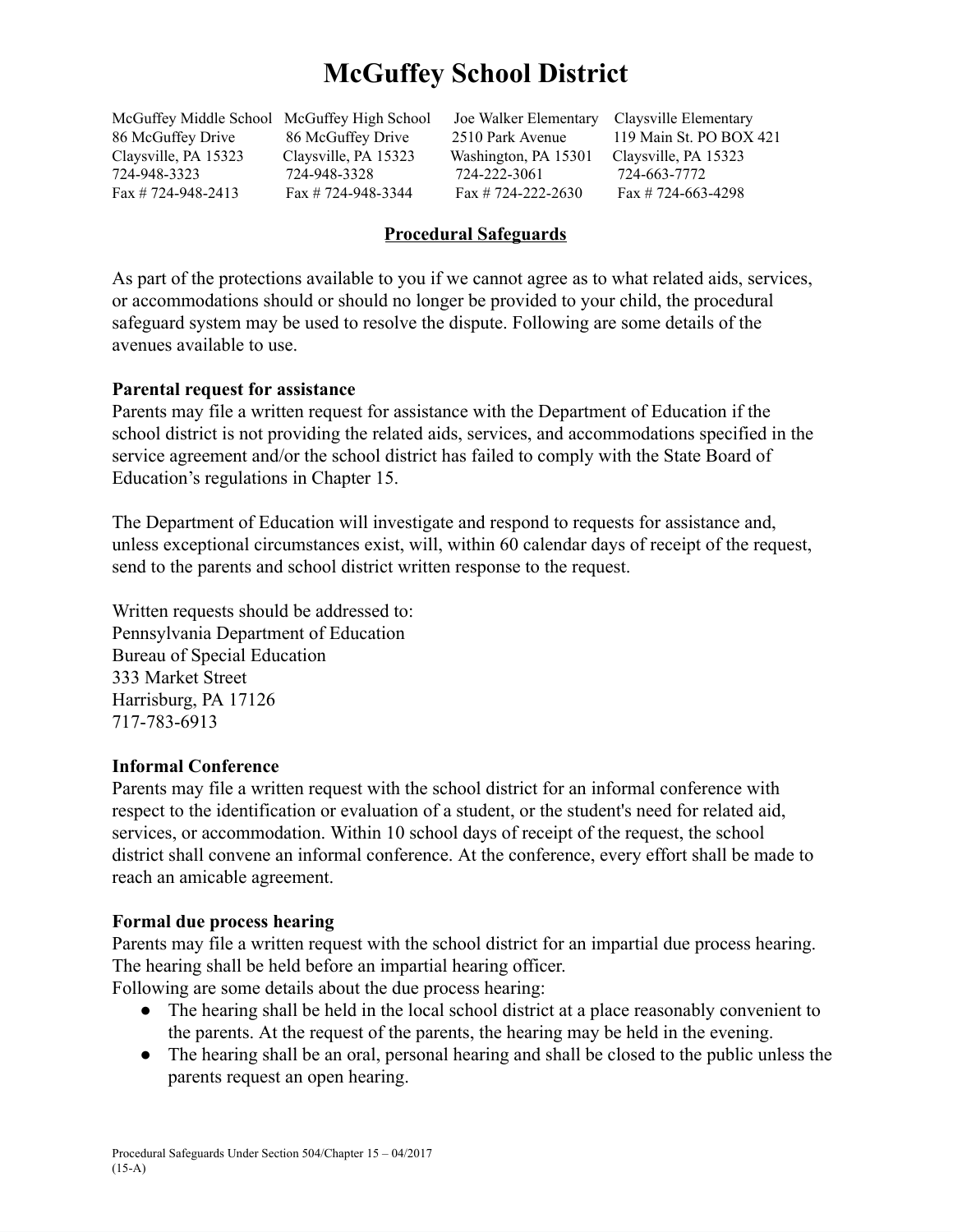- If the hearing is open, the decision issued in the case, and only the decision, shall be available to the public.
- If the hearing is closed, the decision shall be treated as a record of the student and may not be available to the public.
- The decision of the hearing officer shall include findings of fact, a discussion and conclusions of law. The decision shall be based solely upon the substantial evidence presented at the hearing. The hearing officer shall have the authority to order that additional evidence be presented.
- A written transcript of the hearing shall, upon request, be made and provided to parents at no cost.
- Parents may be represented by legal counsel and accompanied and advised by an individual with special knowledge or training with respect to the problems of children with disabilities.
- A parent or a parent's representative shall be given reasonable access to all educational records, including any tests or reports upon which the proposed action is based.
- Any party may prohibit the introduction of any evidence at the hearing that has not been disclosed to that party at least 5 business days before the hearing.
- A parent or a parent's representative has the right to compel the attendance of and question witnesses of the school entity or agency who may have evidence upon which the proposed action might be based.
- Any party has the right to present evidence and testimony, including expert medical, psychological or educational testimony.
- The Secretary of Education will contract with the Office for Dispute Resolution for the services of impartial hearing officers, who preside over initial hearings on behalf of local districts on behalf of the PA Department of Education and may compensate hearing officers for their services. The compensation shall not cause hearing officers to become employees of the Department. The hearing officer may not be an employee or agent of a school entity in which the parents or student resides, or of any agency which is responsible for the education or care of the student.

The following timeline applies to due process hearings:

1. A hearing shall be held within 30 calendar days after a parent's initial request for a hearing. 2. The hearing officer's decision shall be issued within 45 calendar days after the parent's request for a hearing.

## **Judicial appeals**

If the hearing pertains to Chapter 14 and 15 rights, the decision of the impartial hearing officer may be appealed to a court of competent jurisdiction. Under some circumstances, you may raise these claims directly under section 504 without going through the due process hearing.

If, within 90 calendar days of the completion of the administrative due process proceedings under this chapter, an appeal or original jurisdiction action is filed in State or Federal Court, the administrative order shall be stayed pending the completion of the judicial proceedings, unless the parents and school district agree otherwise.